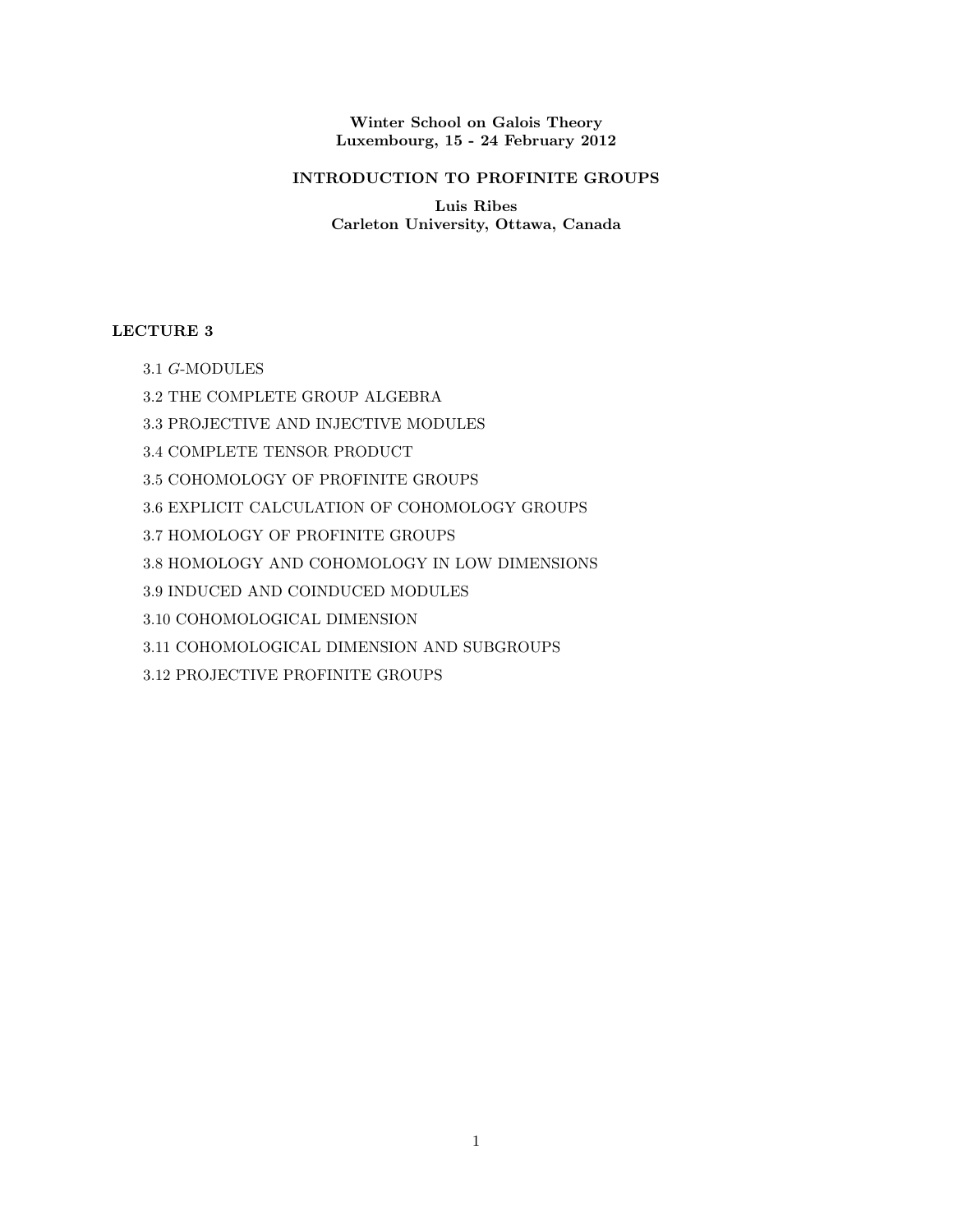### 3.1 G-MODULES

Let G be a profinite group. A left G-module or simply a  $G$ -module is a topological abelian group M on which G operates continuously. Specifically, a G-module is a topological abelian group  $M$  together with a continuous map  $G \times M \to M$ , denoted by  $(g, a) \mapsto ga$ , satisfying the following conditions

(i) (gh)a = g(ha),

(ii) 
$$
g(a+b) = ga + gb,
$$

(iii) 
$$
1a = a,
$$

for  $a, b \in M$  and  $g, h \in G$ , where 1 is the identity of G.

If the topology of M is discrete, then M is called a *discrete G-module*; and if the topology of M is profinite, we say that  $M$  is a profinite  $G$ -module. Right  $G$ -modules are defined analogously.

The following lemma is proved easily.

**3.1.1 Lemma** Let G be a profinite group and let M be a discrete abelian group. Let  $G \times M \longrightarrow M$  be an action of G on M satisfying conditions (i), (ii), (iii) as above. Then, the following are equivalent:

(a)  $G \times M \longrightarrow M$  is continuous;

(b) For each  $a$  in  $M$ , the stabilizer,

$$
G_a = \{ g \in G \mid ga = a \}
$$

of a is an open subgroup of  $G$ ;

(c)

$$
M = \bigcup_{U} M^{U},
$$

where  $U$  runs through the set of all open subgroups of  $G$ , and where

$$
M^U = \{ a \in M \mid ua = a, u \in U \},
$$

is the subgroup of fixed points of M under the action of U.

#### 3.1..2 Examples of Discrete G-modules.

- (1) Let G be any profinite group and M any discrete abelian group. Define an action of G on M by  $ga = a$ , for all  $a \in M$  and  $g \in G$ . Then M is a discrete G-module. This action is called the *trivial action* on  $M$ , and we refer to  $M$  with this action as a *trivial G-module*.
- (2) Let  $N/K$  be a Galois extension of fields and  $G = G_{N/K}$  its Galois group. For  $\sigma \in G$  and  $x \in N$ , define  $\sigma x = \sigma(x)$ . Under this action the following are examples of discrete G-modules:
	- (2a)  $N^{\times}$  (the multiplicative group of N);
	- (2b)  $N^+$  (the additive group of N);
	- $(2c)$  The roots of unity in N (under multiplication).

NOTE that with the exception of (2c), the examples above are not torsion abelian groups.

Let M and N be G-modules. A G-morphism $\varphi: A \longrightarrow B$  is a continuous G-homomorphism, i.e., an abelian group homomorphism for which

$$
\varphi(ga) = g\varphi(a), \quad \text{for all } g \in G, a \in M.
$$

The class of G-modules and G-morphisms constitutes an abelian category which we denote by  $\text{Mod}(G)$ . The profinite G-modules form an abelian subcategory of  $\mathbf{Mod}(G)$ , denoted  $\mathbf{PMod}(G)$ , while the discrete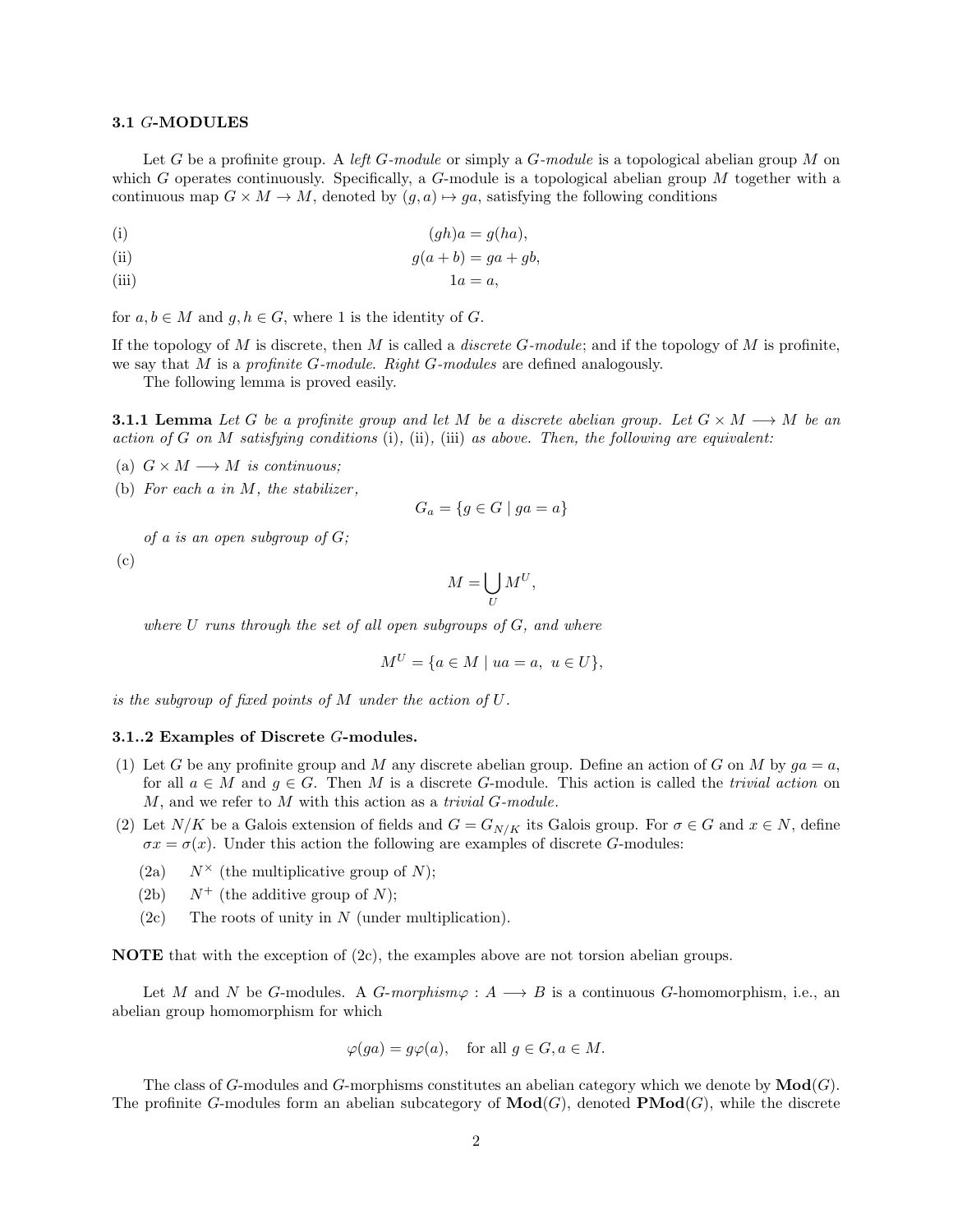G-modules form an abelian subcategory denoted  $\mathbf{DMod}(G)$ . In turn, the discrete torsion G-modules form a subcategory of  $\mathbf{DMod}(G)$ .

## 3.2 THE COMPLETE GROUP ALGEBRA

Consider a commutative profinite ring R (for example  $R = \hat{Z}$ ) and a profinite group H. We denote the usual abstract group algebra (or group ring) by [RH]. Recall that it consists of all formal sums  $\sum_{h\in H} r_h h$  $(r_h \in R)$ , where  $r_h$  is zero for all but a finite number of indices  $h \in H$ ), with natural addition and multiplication. As an abstract  $R$ -module,  $[RH]$  is free on the set  $H$ .

Assume that H is a finite group. Then  $[RH]$  is (as a set) a direct product  $[RH] \cong \prod_H R$  of  $|H|$  copies of R. If we impose on  $[RH]$  the product topology, then  $[RH]$  becomes a topological ring, in fact a profinite ring (since this topology is compact, Hausdorff and totally disconnected). Suppose now that  $G$  is a profinite group. Define the complete group algebra to be the inverse limit

$$
[\![RG]\!]=\varprojlim_{U\in\mathcal{U}}\left[R(G/U)\right]
$$

of the ordinary group algebras  $[R(G/U)]$ , where U is the collection of all open normal subgroups of G.

**NOTATION:** DMod( $\llbracket RG \rrbracket$ ) Is the category of discrete  $\llbracket RG \rrbracket$ -modules and continuous module homomorphisms  $\text{PMod}([RG])$  Is the category of profinite  $[RG]$ -modules (and continuous module homomorphisms).

### Duality Between Discrete and Profinite Modules

Put  $\Lambda = [RG]$ . Given a  $\Lambda$ -module M (discrete or profinite), consider the abelian group

$$
M^* = \text{Hom}(M, \mathbf{Q}/\mathbf{Z})
$$

of all continuous homomorphism from  $M$  to  $\mathbf{Q}/\mathbf{Z}$  (as abelian groups) with the compact open topology. Then M<sup>∗</sup> is profinite if M discrete torsion, and it is discrete torsion if M is profinite. Define a right action of Λ on  $M^*$  by  $(\varphi \Lambda)(m) = \varphi(\Lambda m)$ . This action is continuous and so  $M^*$  becomes a right that the contravariant functor Hom( $-\mathbf{Q}/\mathbf{Z}$ ) establishes a "duality" between the categories **PMod**( $\Lambda$ ) and **DMod**( $\Lambda^{op}$ ). In our context duality can be described as follows: every (elementary) statement, definition, theorem, etc., that one makes in either the category  $\mathbf{PMod}(\Lambda)$  or  $\mathbf{DMod}(\Lambda^{op})$  involving modules and morphisms (that we represent by arrows), can be translated into a dual statement, definition, theorem, etc. in the other category by applying the functor Hom( $-\mathbf{Q}/\mathbf{Z}$ ), i.e., replacing each module M by Hom( $M$ ,  $\mathbf{Q}/\mathbf{Z}$ ) and reversing the arrows; if a statement, theorem, etc., holds in one of these categories, then the dual statement, theorem, etc. holds true in the other category.

**3.2.1 Proposition** Let G be a profinite group and R a commutative profinite ring.

- (a) Every  $\llbracket RG \rrbracket$ -module is naturally a G-module.
- (b) Every profinite abelian group and every discrete torsion abelian group has a unique  $\mathbf{Z}$ -module structure.
- (c) Profinite G-modules coincide with profinite  $\|\widehat{\mathbf{Z}}G\|$ -modules.
- (d) If A is both a G-module and an R-module with commuting actions (i.e., if  $r \in R$ ,  $g \in G$  and  $a \in A$ , then  $r(ga) = g(ra)$ , then A is in a natural way an [RG]-module.
- (e) The category  $\text{DMod}(\hat{Z}G)$  coincides with the subcategory of  $\text{DMod}(G)$  consisting of the discrete torsion G-modules.

*Proof.* The most interesting part is (e): Put  $\Lambda = [RG]$ . Let M be discrete and let  $m \in M$ . Since there exists a fundamental system of neighborhoods of 0 in  $\Lambda$  consisting of open ideals of  $\Lambda$ , there is an open ideal T of  $\Lambda$  such that  $Tm = 0$ ; therefore,  $\Lambda m$  is a submodule with finitely many elements. Thus (e) follows.  $\Box$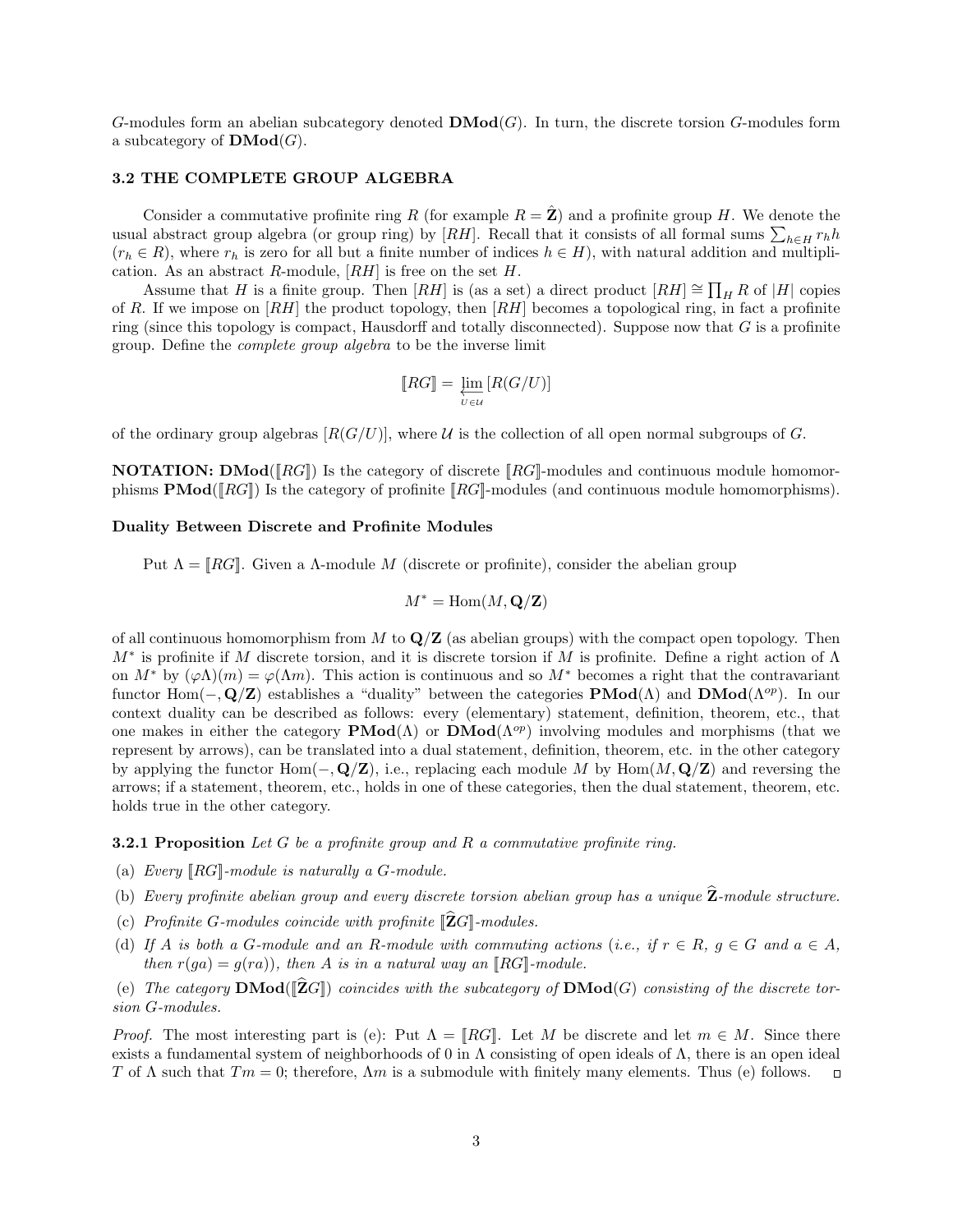### 3.3 PROJECTIVE AND INJECTIVE MODULES

Let A be a category. An object P in A is called *projective* if for every diagram

$$
P
$$
  
\n
$$
\downarrow \varphi
$$
  
\n
$$
B \xrightarrow{\alpha} A
$$

of objects and morphisms in A, where  $\alpha$  is an epimorphism, there exists a morphism  $\beta: P \longrightarrow B$  making the diagram commutative, i.e.,  $\alpha\beta = \varphi$ . We refer to  $\beta$  as a *lifting* (of  $\varphi$ ). If A is an abelian category, one has equivalently, that P is projective in A if the functor  $Hom(P, -)$  is exact, i.e., whenever

$$
0 \longrightarrow C \longrightarrow B \longrightarrow A \longrightarrow 0
$$

is an exact sequence in  $\mathcal{A}$ , so is the corresponding sequence

$$
0 \longrightarrow \text{Hom}(P, C) \longrightarrow \text{Hom}(P, B) \longrightarrow \text{Hom}(P, A) \longrightarrow 0
$$

of abelian groups.

One says that a category  $A$  has enough projectives if for every object  $M$  in  $A$ , there exists a projective object P of A and an epimorphism  $P \longrightarrow M$ .

### 3.3.1 Proposition Let  $\Lambda = [RG]$ .

- (a) Every free profinite  $\Lambda$ -module is projective in the category  $\mathbf{PMod}(\Lambda)$  of all profinite  $\Lambda$ -modules.
- (b) The category  $\mathbf{PMod}(\Lambda)$  has enough projectives.
- (c) The projective objects in  $\text{PMod}(\Lambda)$  are precisely the direct summands of free profinite  $\Lambda$ -modules.

The dual concept of a projective object in a category  $A$  is that of an injective object. An object  $Q$  in  $\mathcal A$  is called *injective* if whenever

$$
A \xrightarrow{\alpha} B
$$
  
\n
$$
\downarrow^{\varphi}
$$
  
\nQ

is a diagram of objects and morphisms in A, where  $\alpha$  is a monomorphism, there exists a morphism  $\bar{\varphi}: B \longrightarrow$ Q making the diagram commutative, i.e.,  $\bar{\varphi}\alpha = \varphi$ . We refer to  $\bar{\varphi}$  as an extension of  $\varphi$ . If A is an abelian category, one has equivalently, that Q is injective in A if the functor  $Hom(-, Q)$  is exact, i.e., whenever

 $0 \longrightarrow A \longrightarrow B \longrightarrow C \longrightarrow 0$ 

is an exact sequence in  $A$ , so is the corresponding sequence

$$
0 \longrightarrow \text{Hom}(C, Q) \longrightarrow \text{Hom}(B, Q) \longrightarrow \text{Hom}(A, Q) \longrightarrow 0
$$

of abelian groups.

One says a category  $A$  has enough injectives if for every object  $M$  in  $A$ , there exists an injective object Q of A and a monomorphism  $M \longrightarrow Q$ .

An object M in  $\mathbf{DMod}(\Lambda)$  is called *cofree* if it satifies a universal property dual to that of free objets, i.e., if its dual  $M^*$  is free in  $\mathbf{PMod}(\Lambda)$ . Applying duality, Proposition 3.3.1 yields

**3.3.2 Proposition** Let  $\Lambda = [RG]$ .

(a) Every cofree discrete Λ-module is injective in the category  $\mathbf{DMod}(\Lambda)$  of all discrete Λ-modules.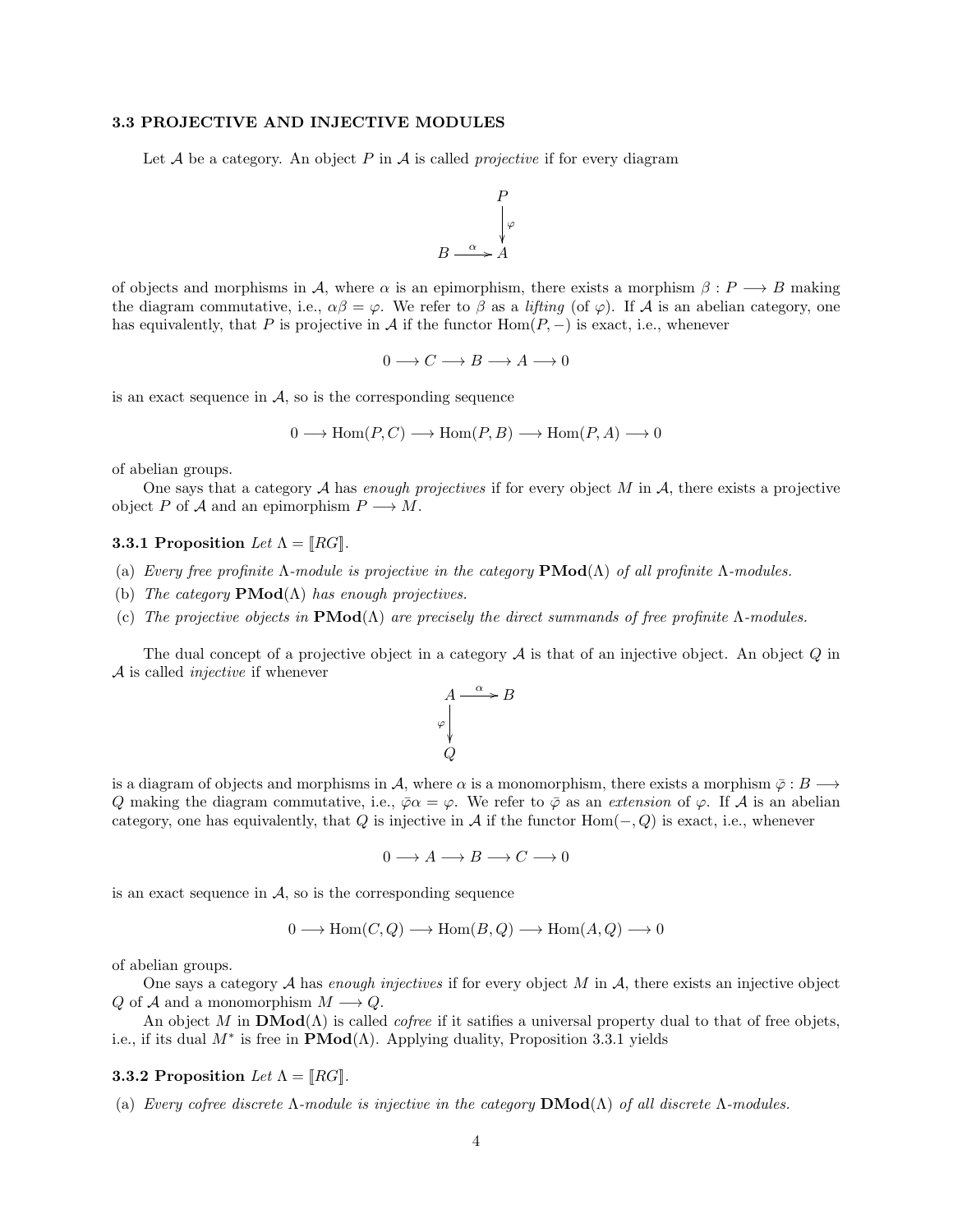- (b) The category  $\mathbf{DMod}(\Lambda)$  has enough injectives.
- (c) The injective objects in  $\mathbf{DMod}(\Lambda)$  are precisely the direct factors of cofree discrete  $\Lambda$ -modules.

Let G be a profinite group. Next we show that the category  $\mathbf{DMod}(G)$  of discrete G-modules also has enough injectives. As we indicated in Proposition 3.2.1,  $\mathbf{DMod}([\widehat{\mathbf{Z}}G])$  is the subcategory of  $\mathbf{DMod}(G)$ consisting of those modules that are torsion.

**3.3.3 Proposition** Let G be a profinite group. Then  $\mathbf{DMod}(G)$  has enough injectives, i.e., for every  $A \in$  $\mathbf{DMod}(G)$ , there exists a monomorphism

 $A \longrightarrow M_A$ 

in  $\mathbf{DMod}(G)$  with  $M_A$  injective.

*Proof.* Denote by  $G_0$  the abstract group underlying G. Let A be a discrete G-module; then obviously  $A \in$  $\textbf{Mod}(G_0)$ , the category of abstract  $G_0$ -modules. It is well known that  $\textbf{Mod}(G_0)$  has enough injectives. Let

$$
0\longrightarrow A\stackrel{\varphi}{\longrightarrow} M
$$

be an exact sequence in  $\mathbf{Mod}(G_0)$ , with M injective in  $\mathbf{Mod}(G_0)$ . Define

$$
M_A = \bigcup_U M^U,
$$

where U runs through all open normal subgroups of G. Clearly  $M_A \in \mathbf{DMod}(G)$ . Let  $a \in A$ , and let U be an open normal subgroup of G such that  $a \in A^U$ . Then  $\varphi(a) \in M^U$ . Hence  $\varphi(A) \subseteq M_A$ . Finally  $M_A$  is injective in  $\mathbf{DMod}(G)$  because any diagram



where  $\psi, \zeta$  are mappings in  $\mathbf{DMod}(G)$ , with  $\psi$  a monomorphism, can be completed to a commutative diagram by a  $G_0$ -homomorphism  $\xi: C \longrightarrow M$ . However, since C is a discrete G-module, one has  $\xi(C) \subseteq M_A$ .  $\Box$ 

#### 3.4 COMPLETE TENSOR PRODUCT

Let  $\Lambda = |RG|$ . Let A be a profinite right  $\Lambda$ -module, B a profinite left  $\Lambda$ -module, and M an R-module. A continuous map

$$
\varphi: A \times B \longrightarrow M
$$

is called *middle linear* if  $\varphi(a+a',b) = \varphi(a,b) + \varphi(a',b)$ ,  $\varphi(a,b+b') = \varphi(a,b) + \varphi(a,b')$  and  $\varphi(a\lambda,b) = \varphi(a,\lambda b)$ for all  $a, a' \in A$ ,  $b, b' \in B$ ,  $\lambda \in \Lambda$ .

We say that a profinite R-module T together with a middle linear map  $A \times B \longrightarrow T$ , denoted  $(a, b) \mapsto$  $a\hat{\otimes} b$ , is a complete tensor product of A and B over  $\Lambda$  if the following universal property is satisfied:

If M is a profinite R-module and  $\varphi : A \times B \longrightarrow M$  a continuous middle linear map, then there exists a unique map of R-modules  $\overline{\varphi}: T \longrightarrow M$  such that  $\overline{\varphi}(a\widehat{\otimes} b) = \varphi(a, b)$ .

It is easy to see that if the complete tensor product exists, it is unique up to isomorphism. We denote it by  $A\widehat{\otimes}_{\Lambda}B$ . Furthermore, it is clear that  $\{a\widehat{\otimes}b \mid a \in A, b \in B\}$  is a set of topological generators for the R-module  $A\widehat{\otimes}_{\Lambda}B$ .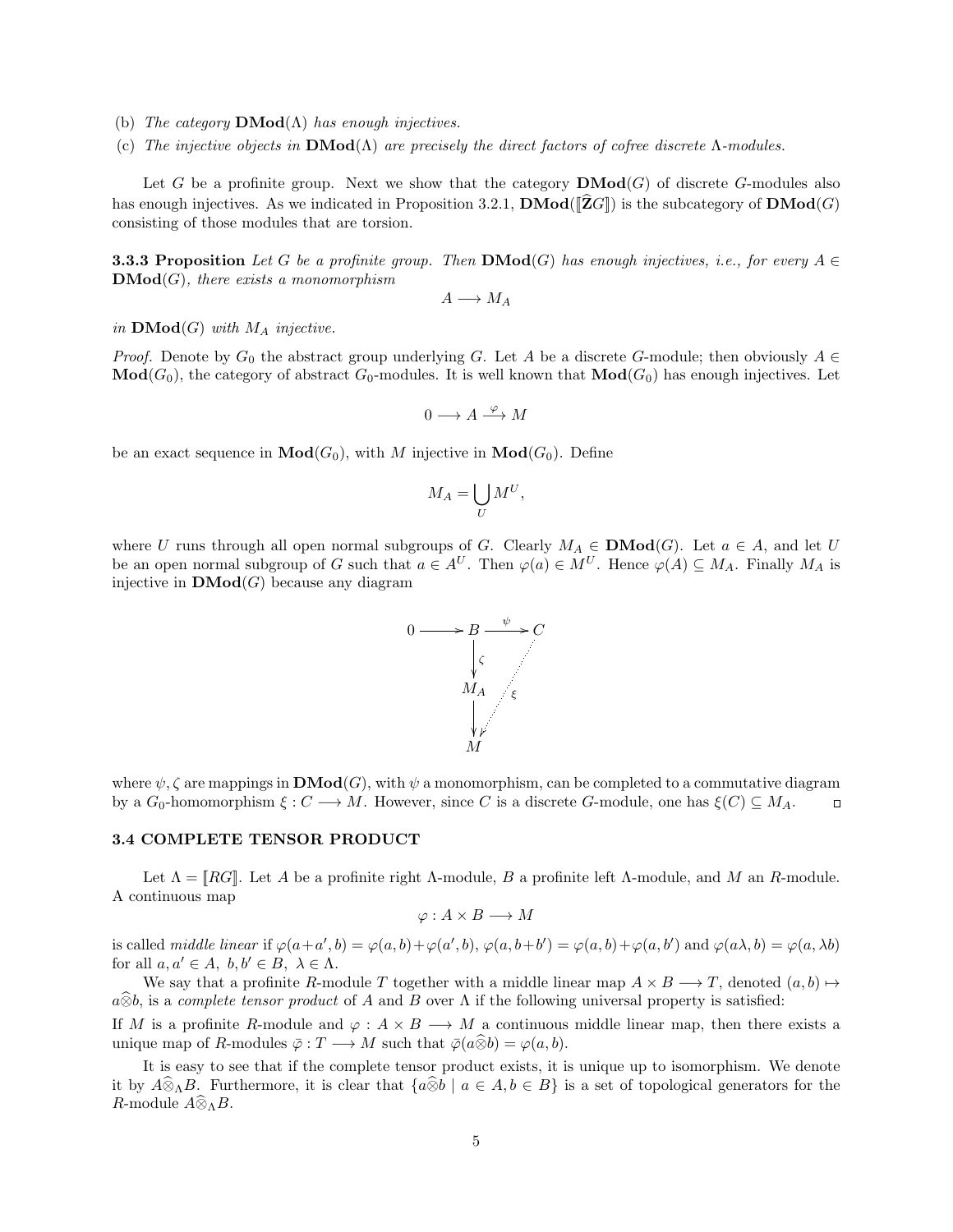Note that it suffices to check the above universal property only for finite  $R$ -modules  $M$ , since every R-module is the inverse limit of its finite R-quotient modules.

**3.4.1 Lemma** With the above notation, the complete tensor product  $A\widehat{\otimes}_{\Lambda}B$  exists. In fact, if

$$
A = \varprojlim_{i \in I} A_i \quad \text{and} \quad B = \varprojlim_{j \in J} B_j,
$$

where each  $A_i$  (respectively,  $B_i$ ) is a finite right (respectively, left)  $\Lambda$ -module, then

$$
A\widehat{\otimes}_{\Lambda}B = \varprojlim_{i \in I, j \in J} (A_i \otimes_{\Lambda} B_j) ,
$$

where  $A_i \otimes_{\Lambda} B_j$  is the usual tensor product as abstract  $\Lambda$ -modules. In particular,  $A \widehat{\otimes}_{\Lambda} B$  is the completion of  $A \otimes_{\Lambda} B$ , where  $A \otimes_{\Lambda} B$  has the topology for which a fundamental system of neighborhoods of 0 are the kernels of the natural maps

$$
A \otimes_{\Lambda} B \longrightarrow A_i \otimes_{\Lambda} B_j \quad (i \in I, j \in J).
$$

#### 3.5 COHOMOLOGY OF PROFINITE GROUPS

Let G be a profinite group and let  $A \in \mathbf{DMod}(G)$ . For each natural number n we consider an R-module

 $H^n(G, A),$ 

the nth cohomology group of G with coefficients in  $A$ . We shall give explicit definitions of these cohomology groups later in Section 3.6. Here, instead, we mention some of their fundamental properties (cf. Proposition 6.2.2 in [RZ]), which in fact characterize them:

- (a)  $H^n(G, A)$  are functors in the variable A;
- (b)  $H^0(G, A) = \{a \mid a \in A, ga = a, \forall g \in G\} = A^G;$
- (c)  $H<sup>n</sup>(G, Q) = 0$  for every discrete injective G-module Q and  $n \ge 1$ ;
- (d) For each short exact sequence  $0 \longrightarrow A_1 \longrightarrow A_2 \longrightarrow A_3 \longrightarrow 0$  in  $\mathbf{DMod}(G)$ , there exist 'connecting homomorphisms'

$$
\delta: H^n(G, A_3) \longrightarrow H^{n+1}(G, A_1)
$$

for all  $n \geq 0$ , such that the sequence

$$
0 \to H^0(G, A_1) \to H^0(G, A_2) \to H^0(G, A_3) \xrightarrow{\delta}
$$

$$
H^1(G, A_1) \to H^1(G, A_2) \to \cdots
$$

is exact; and

(e) For every commutative diagram

$$
0 \longrightarrow A_1 \longrightarrow A_2 \longrightarrow A_3 \longrightarrow 0
$$
  
\n
$$
\downarrow \alpha \qquad \qquad \downarrow \beta \qquad \qquad \downarrow \gamma
$$
  
\n
$$
0 \longrightarrow A'_1 \longrightarrow A'_2 \longrightarrow A'_3 \longrightarrow 0
$$

in **DMod**(G) with exact rows, the following diagram commutes for every  $n \geq 0$ 

$$
H^n(G, A_3) \xrightarrow{\delta} H^{n+1}(G, A_1)
$$
  
\n
$$
H^n(G, \gamma) \downarrow \qquad \qquad \downarrow H^{n+1}(G, \alpha)
$$
  
\n
$$
H^n(G, A'_3) \xrightarrow{\delta} H^{n+1}(G, A'_1)
$$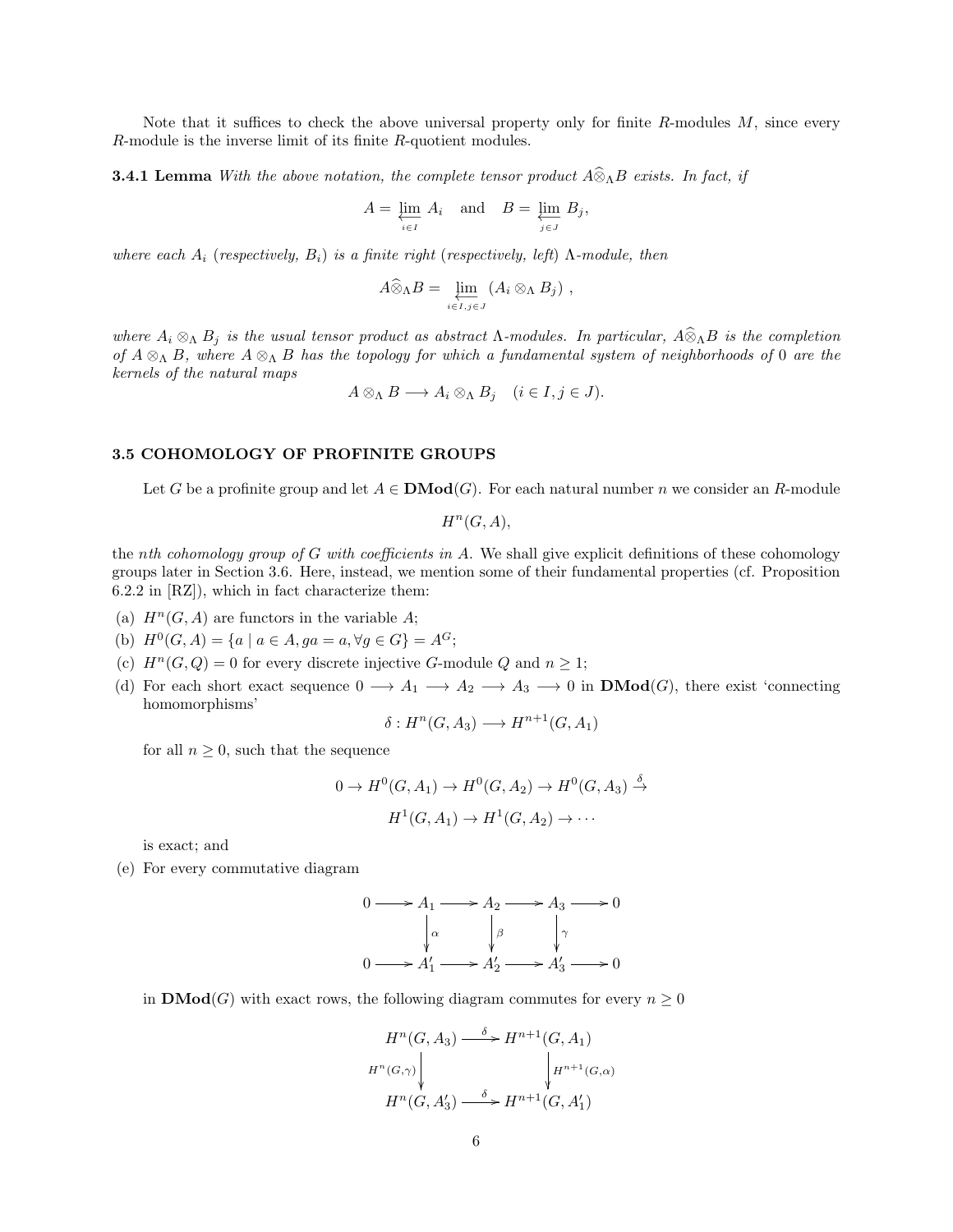The existence of these cohomology groups follows from the existence of 'enough injectives' in  $\mathbf{DMod}(G)$ . The sequence  $H^0(G, -), H^1(G, -), H^2(G, A), \ldots$  is the "sequence of right derived functors of the functor  $A \mapsto A^G$  " (cf. [RZ], Section 6.1).

## 3.6 EXPLICIT CALCULATION OF COHOMOLOGY GROUPS

For each  $n \geq 0$ , define  $L_n$  as the left free profinite R-module on the free profinite G-space  $G^{n+1}$  =  $G\times \cdots^{n+1} \times G$  with diagonal action (i.e.,  $x(x_1,\ldots,x_n) = (xx_1,\ldots,xx_n)$ , for  $x, x_1,\ldots, x_n \in G$ ). Then  $L_n$  is a free profinite  $[RG]$ -module on the profinite space

$$
\{(1, x_1, \ldots, x_n) \mid x_i \in G\}.
$$

Define a sequence  $\mathbf{L}(G)$ :

$$
\cdots \longrightarrow L_n \xrightarrow{\partial_n} L_{n-1} \longrightarrow \cdots \longrightarrow L_0 \xrightarrow{\epsilon} R \longrightarrow 0,
$$
\n(1)

where

$$
\partial_n(x_0, x_1, \dots, x_n) = \sum_{i=0}^n (-1)^i (x_0, \dots, \hat{x}_i, \dots, x_n)
$$

(the symbol  $\hat{x}_i$  indicates that  $x_i$  is to be omitted), and  $\epsilon$  is the augmentation map

 $\epsilon(x) = 1.$ 

It is easy to check that  $\epsilon$  and each  $\partial_n$  are [RG]-homomorphisms, and that (1) is in fact an exact sequence, a free  $\|RG\|$ -resolution of R.

If one applies the functor  $\text{Hom}_{[RG]}(-, A) = -^G$  to (1), excluding the first term R, one gets the following cochain complex,  $\mathbf{C}(G, A)$ :

$$
0 \longrightarrow C^{0}(G,A) \longrightarrow \cdots \longrightarrow C^{n}(G,A) \stackrel{\partial^{n+1}}{\longrightarrow} C^{n+1}(G,A) \longrightarrow \cdots,
$$
\n(2)

where  $C^n(G, A)$  consists of all continuous maps  $f: G^{n+1} \longrightarrow A$  such that

$$
f(xx_0, xx_1, \ldots, xx_n) = xf(x_0, x_1, \ldots, x_n) \text{ for all } x, x_i \in G.
$$

And

$$
(\partial^{n+1} f)(x_0, x_1, \ldots, x_{n+1}) = \sum_{i=0}^{n+1} (-1)^i f(x_0, \ldots, \hat{x}_i, \ldots, x_{n+1}).
$$

Then one has the following explicit description:

**3.6.1 Theorem**  $H^n(G, A)$  is the n-th cohomology group of the cochain complex (2), i.e.,

$$
H^{n}(G, A) = \text{Ker}(\partial^{n+1})/\text{Im}(\partial^{n}).
$$

(cf.  $[RZ]$ , Theorem 6.2.4).

## 3.7 HOMOLOGY OF PROFINITE GROUPS

The 'dual' of cohomology is homology [we make this precise later]. For a right profinite  $\llbracket RG \rrbracket$ -module B (we write this as  $B \in \mathbf{PMod}(\llbracket RG \rrbracket^{op})$ ), define

$$
B_G = B/\overline{\langle bg - b \mid b \in B, g \in G \rangle}.
$$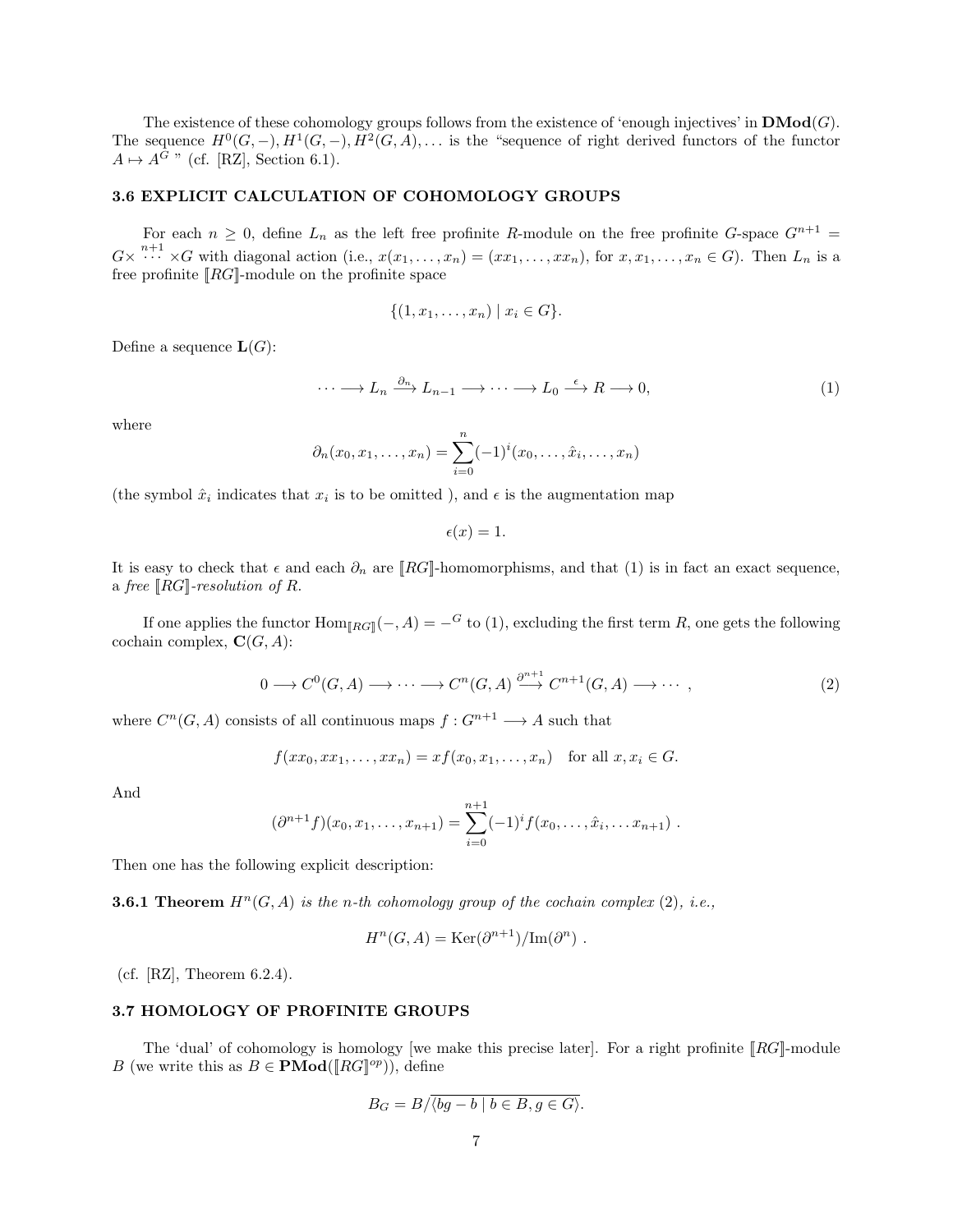Then one defines the n-th homology group  $H_n(G, B)$  of G with coefficients in B. These are in fact R-modules. They have the following basic properties.

 ${H_n(G, -)}_{n \in \mathbb{N}}$  is the sequence of left derived functors of the functor  $B \mapsto B_G$  from **PMod**( $[RG]^{op}$ ) to **PMod**(R). In other words, this sequence is the unique sequence of covariant functors from **PMod**( $\llbracket RG \rrbracket^{op}$ ) to  $\text{PMod}(R)$  such that

- (a)  $H_0(G, B) = B_G$  (as functors on  $\mathbf{PMod}([RG]^{op})$ ),
- (b)  $H_n(G, P) = 0$  for every projective profinite right [RG]-module P and  $n \geq 1$ .
- (c) For each short exact sequence  $0 \longrightarrow B_1 \longrightarrow B_2 \longrightarrow B_3 \longrightarrow 0$  in **PMod**( $[RG]^{op}$ ), there exist connecting homomorphisms

$$
\delta: H_{n+1}(G, B_3) \longrightarrow H_n(G, B_1),
$$

for all  $n \geq 0$ , such that the sequence

$$
\cdots \to H_1(G, B_2) \to H_1(G, B_3) \xrightarrow{\delta} H_0(G, B_1) \to
$$
  

$$
H_0(G, B_2) \to H_0(G, B_3) \to 0
$$

is exact; and

(d) For every commutative diagram

$$
0 \longrightarrow B_1 \longrightarrow B_2 \longrightarrow B_3 \longrightarrow 0
$$
  
\n
$$
\downarrow \alpha \qquad \qquad \downarrow \beta \qquad \qquad \downarrow \gamma
$$
  
\n
$$
0 \longrightarrow B'_1 \longrightarrow B'_2 \longrightarrow B'_3 \longrightarrow 0
$$

in  $\text{PMod}([RG]^{op})$  with exact rows, the diagram

$$
H_{n+1}(G, B_3) \xrightarrow{\delta} H_n(G, B_1)
$$
  
\n
$$
H_{n+1}(G, \gamma) \downarrow \qquad \qquad \downarrow H_n(G, \alpha)
$$
  
\n
$$
H_{n+1}(G, B'_3) \xrightarrow{\delta} H_n(G, B'_1)
$$

commutes for every  $n \geq 0$ .

**3.7.1** One can calculate explicitly  $H_n(G, B)$  (see for example [RZ], Theorem 6.3.1) as the *n*-th homology group of the sequence

$$
\cdots \longrightarrow B\widehat{\otimes}_{[RG]} L_{n+1} \longrightarrow B\widehat{\otimes}_{[RG]} L_n \xrightarrow{\partial_n} \cdots \longrightarrow B\widehat{\otimes}_{[RG]} L_0 \longrightarrow 0.
$$

**3.7.2 Proposition (Duality of homology-cohomology)** Let G be a profinite group and let B be a profinite right  $\llbracket \mathbf{\hat{Z}}G \rrbracket$ -module. Then

$$
H_n(G, B)
$$
 and  $H^n(G, B^*)$   $(n \in \mathbb{N})$ 

are Pontryagin dual, where  $B^*$  denotes the Pontryagin dual of  $B$ .

## 3.8 HOMOLOGY AND COHOMOLOGY IN LOW DIMENSIONS

3.8.1

$$
H^{0}(G, A) = \{ a \in A \mid xa = a, \forall x \in G \} = A^{G}
$$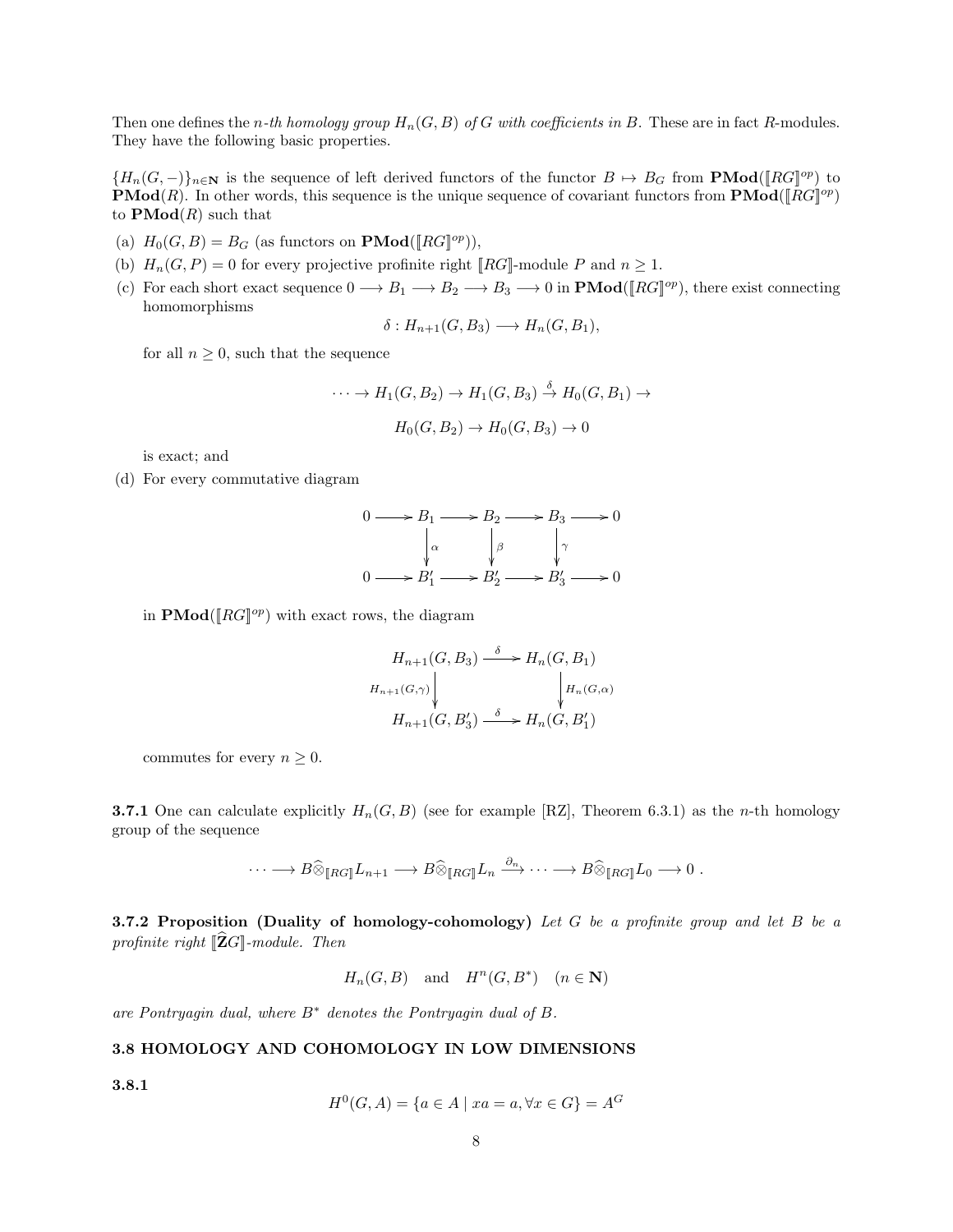is the subgroup of elements of A invariant under the action of G.

3.8.2

$$
H^1(G, A) = \text{Der}(G, A) / \text{Ider}(G, A)
$$

where

$$
Der(G, A) = \{d : G \longrightarrow A \mid d(xy) = xd(y) + d(x), \text{ for all } x, y \in G\}
$$

(the group of derivations), and  $\text{Ider}(G, A)$  is the group of inner derivations  $d_a: G \to A$  defined for each  $a \in A$  as  $d_a(x) = xa - a$ .

**3.8.3** Given a finite G-module A,  $H^2(G, A)$  is in  $1 - 1$  correspondence with the (equivalence classes of) extensions of  $A$  by  $G$ , i.e., exact sequences

$$
0 \longrightarrow A \longrightarrow E \xrightarrow{\varphi} G \longrightarrow 1
$$

where the action of  $G$  on  $A$  is precisely the natural action determined by this sequence.

## 3.8.4

$$
H_0(G, B) = B_G
$$

3.8.5

$$
H_1(G,\widehat{\mathbf{Z}})\cong G/\overline{[G,G]},
$$

the abelianized group of G (here the action of G on  $\hat{\mathbf{Z}}$  is assumed to be trivial)

**3.8.6** If G is a pro-p group and the action of G on  $\mathbf{F}_p$  is trivial, one has

$$
H_1(G, \mathbf{F}_p) \cong G/G^p\overline{[G, G]}.
$$

Note that  $G^p[\overline{G}, \overline{G}] = \Phi(G)$  is the Frattini subgroup of G.

For proofs of the above results see [RZ], Section 6.8.

## 3.9 INDUCED AND COINDUCED MODULES

Let G be a profinite group and let  $H \leq_c G$ . For  $A \in \mathbf{DMod}(H)$  consider the abelian group

 $\mathrm{Coind}_H^G(A) =$ 

$$
\{f: G \longrightarrow A \mid f \text{ continuous, with } f(hy) = hf(y) \text{ for all } h \in H, y \in G\}.
$$

The compact-open topology makes  $\text{Coind}_{H}^{G}(A)$  into a discrete abelian group. Define an action of G on  $\mathrm{Coind}_{H}^{G}(A)$  by

$$
(xf)(y) = f(yx) \quad (x, y \in G, \ f \in \text{Coind}_{H}^{G}(A)).
$$

This action is in fact continuous. So Coind $_G^G(-)$  transforms modules in **DMod** $(H)$  into modules in **DMod**(G). The G-module Coind<sub>H</sub> $(A)$  is called a *coinduced* module. Its most important property is

**3.9.1 Theorem** (Shapiro's Lemma) Let G be a profinite group, H a closed subgroup of G and  $A \in$  $\mathbf{DMod}(H)$ . Then there exist natural isomorphisms

$$
H^n(G, \mathrm{Coind}_H^G(A)) \cong H^n(H, A) \quad (n \ge 0).
$$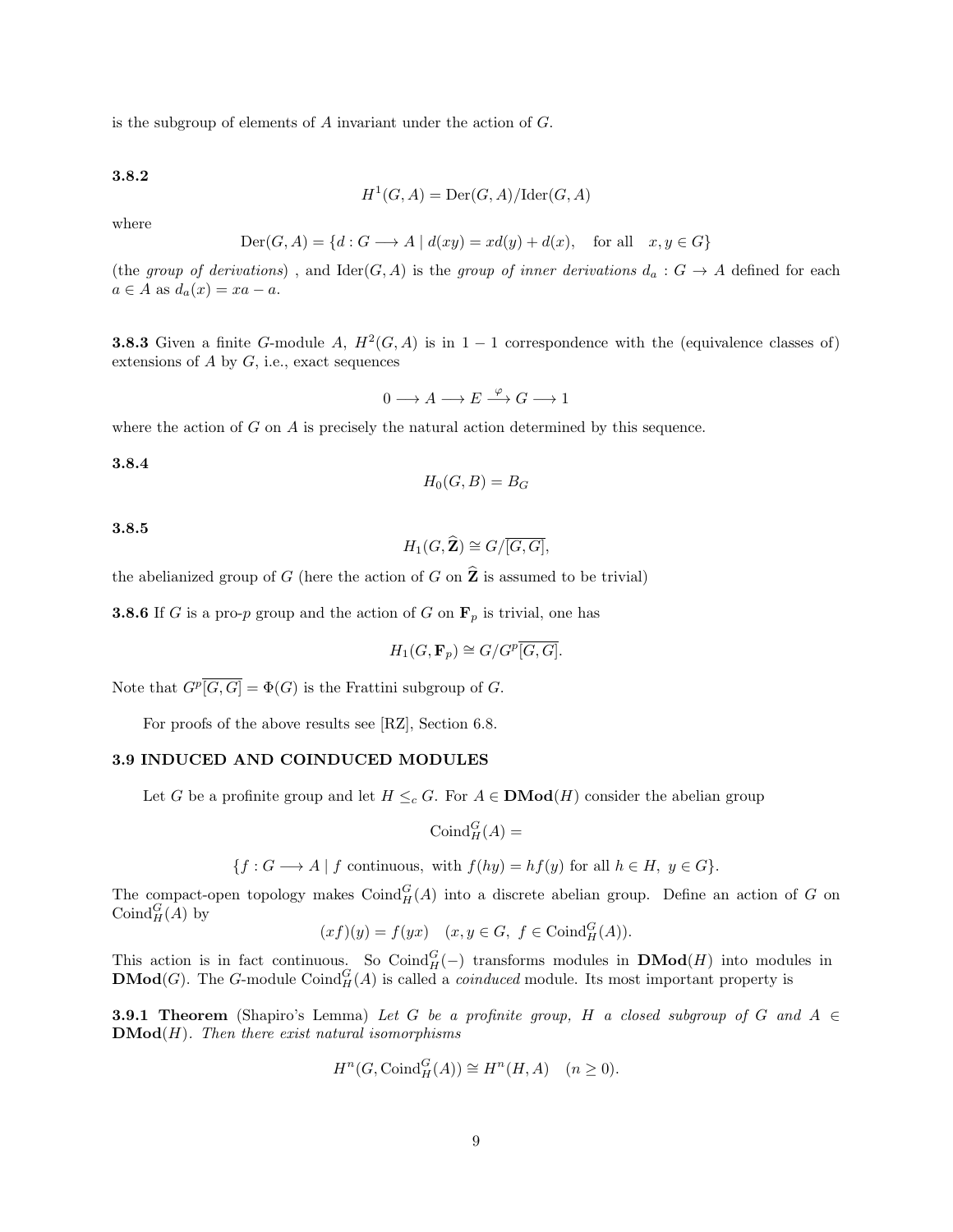**3.9.2 Corollary** Let G be a profinite group and let A be an abelian group. Then  $\text{Coind}_{1}^{G}(A) = C(G, A)$  (the group of all continuous functions from G to A), and  $H<sup>n</sup>(G, C(G, A)) = 0$  for  $n > 0$ .

Because of this last property, the coinduced modules of the form  $C(G, A)$  play an important role that allows a 'shift of dimension' (using the properties in Section 3.5).

Dually one has *induced modules*: Let  $H \leq G$  be profinite groups and let B be a profinite right  $[\hat{Z}H]$ module. Define a right G-module structure on the profinite group

$$
\mathrm{Ind}_{H}^{G}(B)=B\widehat{\otimes}_{\llbracket \widehat{\mathbf{Z}}H\rrbracket } \llbracket \widehat{\mathbf{Z}}G\rrbracket
$$

**3.9.3 Theorem** Let G be a profinite group, H a closed subgroup of G and  $B \in \text{PMod}(\hat{\mathbb{Z}}H)$ .

(a) (Shapiro's Lemma) There exist natural isomorphisms

$$
H_n(G, \operatorname{Ind}_H^G(B)) \cong H_n(H, B), \quad (n \ge 0).
$$

(b) Let M be a profinite abelian group. Then  $\text{Ind}_{1}^{G}(M) = M \widehat{\otimes}_{\widehat{\mathbf{Z}}} [\widehat{\mathbf{Z}}G]$ , and

$$
H_n(G, M \widehat{\otimes}_{\widehat{\mathbf{Z}}} [\widehat{\mathbf{Z}} G]) = 0
$$

for  $n > 0$ .

(cf. [RZ], Section 6.10).

### 3.10 COHOMOLOGICAL DIMENSION

Let G be a profinite group and let p be a prime number. The *cohomological p-dimension*  $cd_p(G)$  of G is the smallest non-negative integer n such that  $H^k(G, A)_p = 0$  for all  $k > n$  and  $A \in \mathbf{DMod}([\widehat{\mathbf{Z}}G])$ , if such an *n* exists. Otherwise we say that  $cd_p(G) = \infty$ .

Similarly, the *strict cohomological* p-dimension  $scd_p(G)$  of G is the smallest non-negative number n such that  $H^k(G, A)_p = 0$  for all  $k > n$  and  $A \in \mathbf{DMod}(G)$ .

Define

$$
cd(G) = \sup_{p} cd_{p}(G),
$$

and

$$
scd(G) = \sup_{p} scd_p(G).
$$

**3.10.1 Proposition** Let G be a profinite group and let p be a prime. Then

$$
cd_p(G) \leq scd_p(G) \leq cd_p(G) + 1.
$$

*Proof.* The first inequality is clear. For the second we may suppose that  $cd_p(G) < \infty$ . Let  $n = cd_p(G) + 1$ . Assume  $A \in \mathbf{Mod}(G)$  and let  $p : A \longrightarrow A$  be multiplication by p. Denote the kernel of this map  $A[p]$ ; in other words,

$$
A[p] = \{a \in A \mid pa = 0\}.
$$

Consider the short exact sequences

$$
0 \longrightarrow A[p] \longrightarrow A \stackrel{p}{\longrightarrow} pA \longrightarrow 0,
$$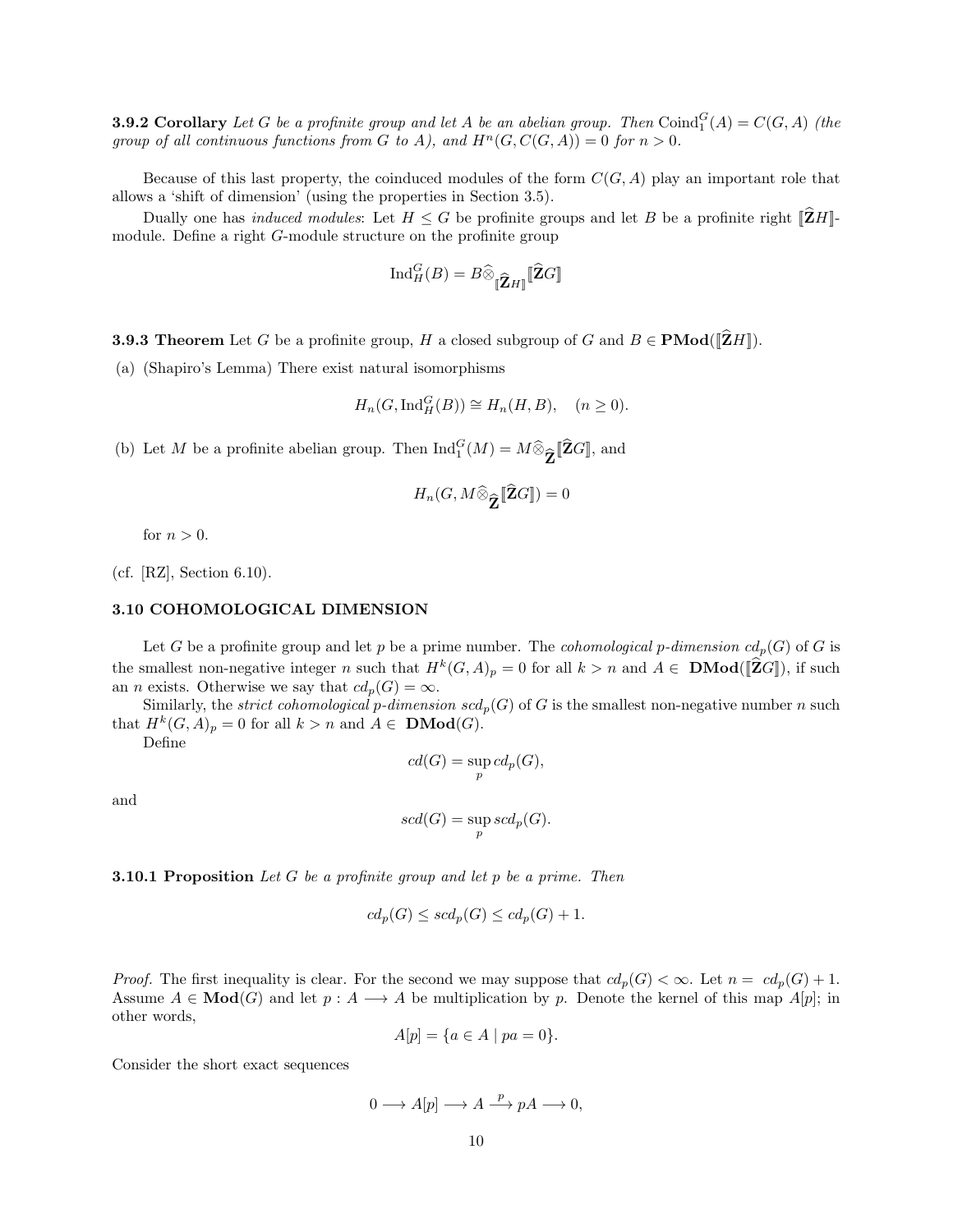$0 \longrightarrow pA \longrightarrow A \longrightarrow A/pA \longrightarrow 0.$ 

Then A[p] and  $A/pA$  are in **DMod**([ $\hat{Z}G$ ]), in fact they are annihilated by p. So, if  $k \ge n$ ,

$$
H^k(G, A[p]) = H^k(G, A/pA) = 0.
$$

Therefore, from the long exact sequences corresponding to the short exact sequences above,

$$
\cdots \longrightarrow H^k(G, A[p]) \longrightarrow H^k(G, A) \stackrel{\varphi}{\longrightarrow} H^k(G, pA) \longrightarrow \cdots
$$

$$
\cdots \longrightarrow H^{k-1}(G, A/pA) \longrightarrow H^{k}(G, pA) \stackrel{\psi}{\longrightarrow} H^{k}(G, A) \longrightarrow \cdots,
$$

one obtains that the maps  $\varphi$  and  $\psi$  are injections if  $k > n$ . Hence their composition

$$
\psi \varphi: H^k(G, A) \longrightarrow H^k(G, A)
$$

is again an injection. On the other hand, it is clear that  $\psi \varphi$  is multiplication by p. Thus

$$
H^k(G, A)_p = 0, \quad \text{if } k > n.
$$

Hence the second inequality follows.

**Example** Let  $G = \hat{\mathbf{Z}}$ . Then it is not hard to see that  $cd_p(G) = 1$ , while  $scd_p(G) = 2$  (see [RZ], Example 7.1.3).

### 3.11 COHOMOLOGICAL DIMENSION AND SUBGROUPS

Let H be a closed subgroup of a profinite group G. Then every G-module A is automatically an  $H$ module. From the explicit definition of  $H^n(G, A)$  in terms of cochains (see Section 3.6 above) one sees that there are natural homomorphisms (called 'restrictions')

$$
Res = Res_H^G : H^n(G, A) \longrightarrow H^n(H, A) \quad (n \ge 0).
$$

On the other hand, if H is an open subgroup of a profinite group G, and  $A \in \mathbf{DMod}(G)$ , then there are natural homomorphisms (called 'corestrictions')

Cor = 
$$
\text{Cor}_{G}^{H}: \mathbf{H}^{n}(H, A) \longrightarrow \mathbf{H}^{n}(G, A)
$$
  $(n \ge 0).$ 

At level 0, corestriction is just the map:

$$
N_{G/H}: A^H \longrightarrow A^G
$$

given by

$$
N_{G/H}(a) = \sum t a,
$$

where  $a \in A^H$  and t runs through a left transversal of H in G.

The fundamental connection between restriction and corestriction is (see [RZ], Theorem 6.7.3)

**3.11.1 Theorem** Let  $H$  be an open subgroup of a profinite group  $G$ . Then the composition CorRes is multiplication by the index  $[G:H]$  of  $H$  in  $G$ , i.e.,

$$
Cor_G^H Res_H^G = [G : H] \cdot id,
$$

where id is the identity on  $H^n(G, -)$   $(n \geq 0)$ .

 $\Box$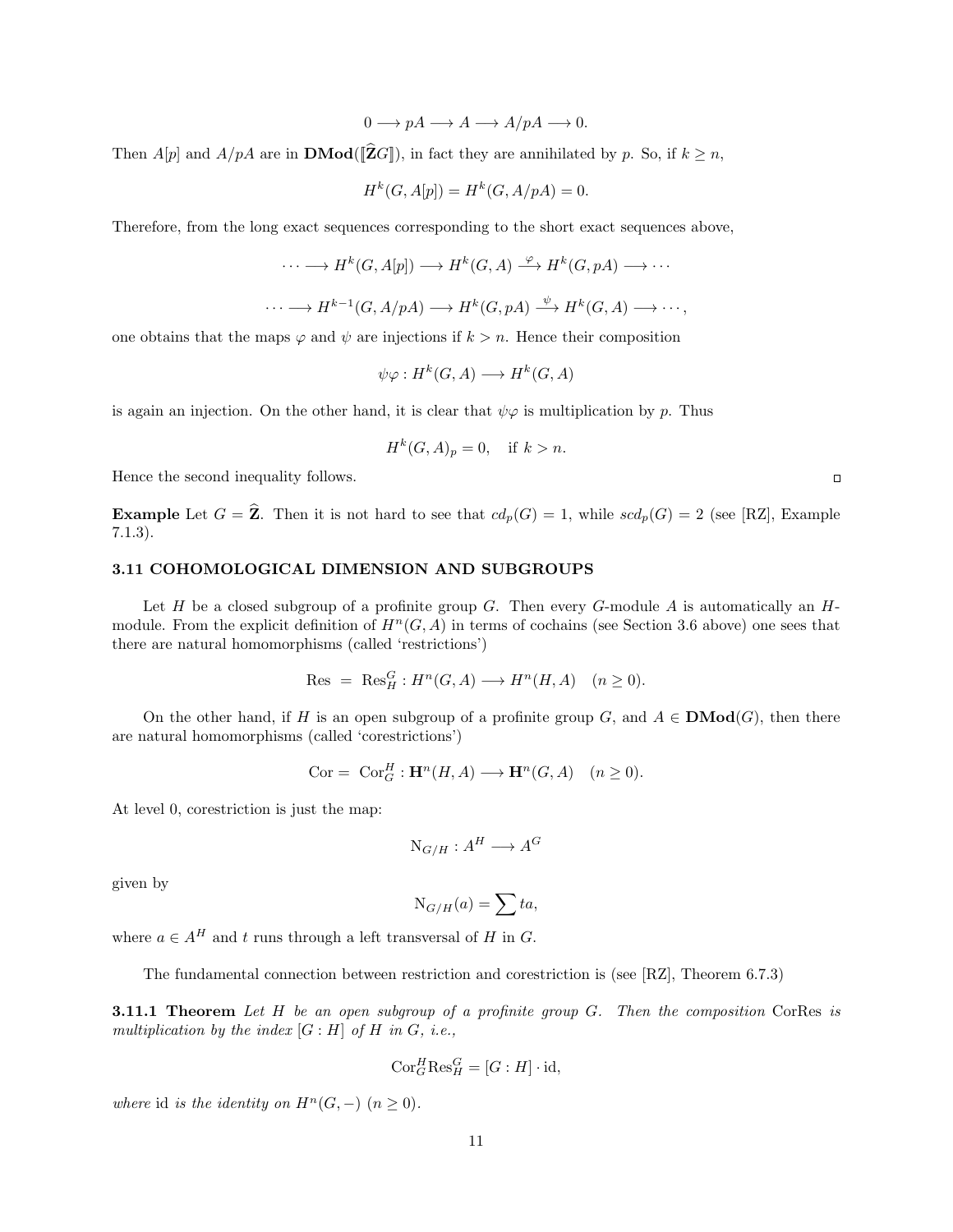From this one obtains (see [RZ], Theorem 7.3.1 and Corollary 7.3.3)

**3.11.2 Theorem** Let G be a profinite group, H a closed subgroup of G and p a prime number. Then (a)

$$
cd_p(H) \leq cd_p(G).
$$

Moreover, equality holds in either of the following cases

 $(1)$   $p \nmid [G : H],$ 

(2)  $cd_p(G) < \infty$  and the exponent of p in the supernatural number  $[G : H]$  is finite (this is the case, e.g., if  $H$  is open in  $G$ ).

(b) Let  $G_p$  be a p-Sylow group of G. Then

$$
cd_p(G) = cd_p(G_p) = cd(G_p).
$$

#### 3.12 PROJECTIVE PROFINITE GROUPS

A pro-C group G is called C-projective if it is a projective object in the category of pro-C groups, i.e., if every diagram

$$
\begin{array}{ccc}\n & G & & \\
 & \downarrow \varphi & \\
1 \longrightarrow K \longrightarrow A \longrightarrow A \longrightarrow B \longrightarrow 1\n\end{array} \tag{3}
$$

of pro-C groups has a weak solution. We say that G is *projective* if it is projective in the category of profinite groups (i.e.,  $\mathcal{C}\text{-projective}$  and  $\mathcal{C}$  is the class of all finite groups).

The following lemma simplifies the criteria to decide whether G is projective.

**3.12.1 Lemma** Let  $C$  and  $C'$  be varieties of finite groups, and let  $G$  be a profinite group. The following conditions are equivalent.

- (a) Every embedding problem (3) for G where K is pro- $\mathcal{C}'$  and A is pro-C has a weak solution;
- (b) Every embedding problem (3) for G such that  $A \in \mathcal{C}$  and  $K \in \mathcal{C}'$  is an abelian minimal normal subgroup of A, has a weak solution.

**Example** A free pro- $\mathcal C$  group is  $\mathcal C$ -projective.

**3.12.2 Lemma** Let C be a variety of finite groups and let G be a pro-C group.

(a) If G is C-projective, then it is isomorphic to a closed subgroup of a free pro-C group.

(b) Assume in addition that the variety  $\mathcal C$  is extension closed. Then  $G$  is  $\mathcal C$ -projective if and only if  $G$  is a closed subgroup of a free pro-C group.

Proof.

(a) By Proposition 2.2.6, there exists a free pro-C group F and a continuous epimorphism  $\alpha : F \longrightarrow G$ . Since G is C-projective, there exists a continuous homomorphism  $\sigma: G \longrightarrow F$  such that  $\alpha \sigma = \mathrm{id}_G$ . Hence  $\sigma$ is an embedding.

(b) Assume that  $G \leq_c F$ , where F is a free pro-C group. Consider an embedding problem (3) as above with  $A \in \mathcal{C}$ . Then  $\text{Ker}(\varphi)$  is an open normal subgroup of G. Hence there exists  $V \triangleleft_{o} F$  such that